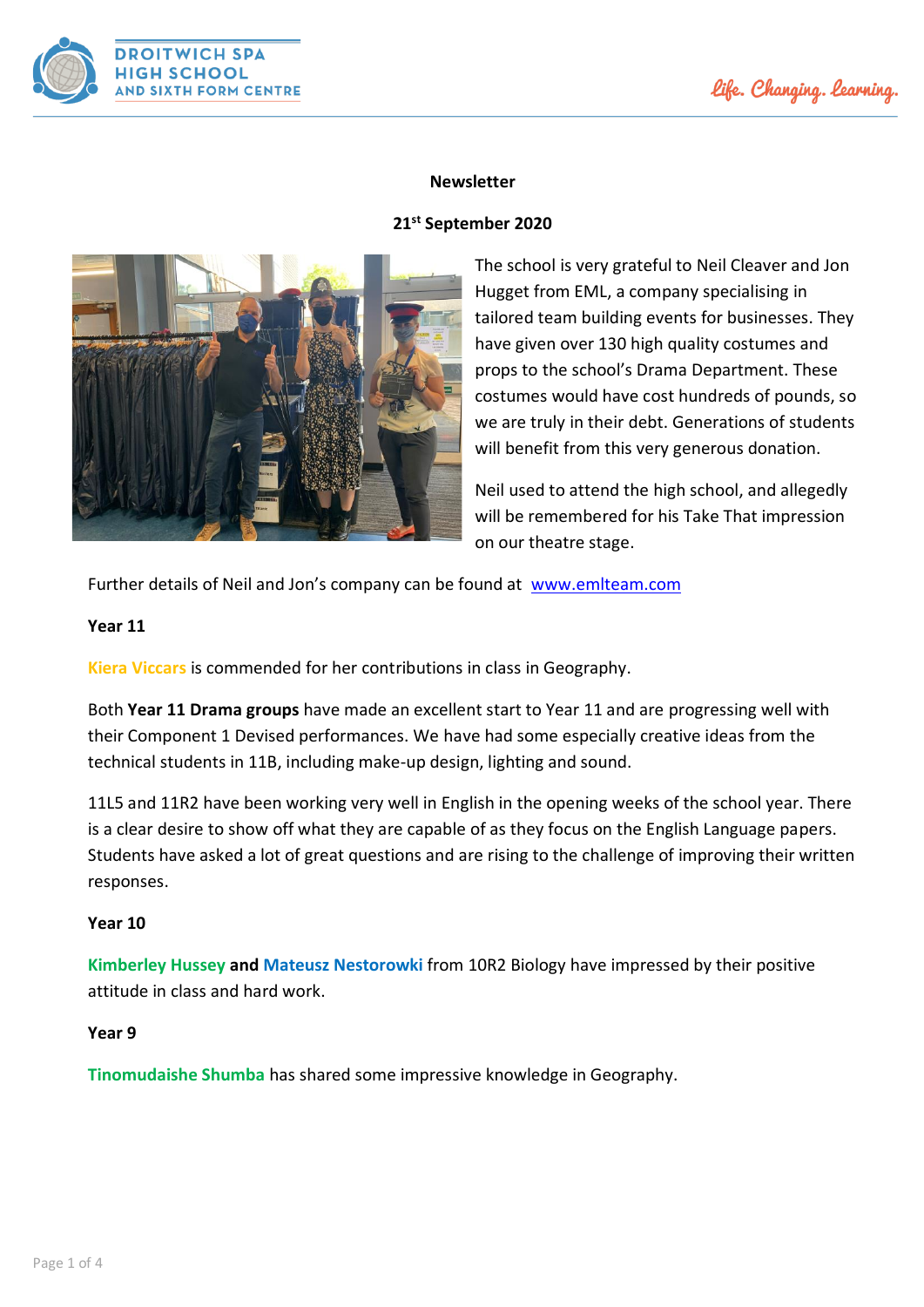

### **Year 8**

The following students of German are congratulated on their impressive results in their first German test:

**Archie Chesson-Willets, Jacob Daniels, Owen Exon, Ellee Garside, Eloise Harris, Leah Harrison, Georgia Howes, Freya Kelly, Abigail Parmley, Daniel Sant, Sophie Turk, Jessica Walton, Charlotte Westcott , Lille Rose Willetts, Skye Wilson and Keira Yates (special mention - full marks!)**

#### **Maths**

There has been some very good work this week from **Alexis Smith and Lillie Greenhill.**





In Art **8R Rowling** have produced some wonderful transition homework. They have done a piece of work entitled "This is me" in the style of either Louie Jover or Teesha Moore. The work of **Esther Duerdon and Darwin Brookes** is outstanding.

**Jack Hampton** has shown outstanding geographical knowledge.

**Violet Adams** has made very good contributions to Geography lessons.

**Sydnie Price** was amongst the highest scorers of the Spelling Age test and the Grammar and Language Features test.

**Well done to 8LA** who have made a really positive start to their English lessons. They show great willingness to contribute to the lesson.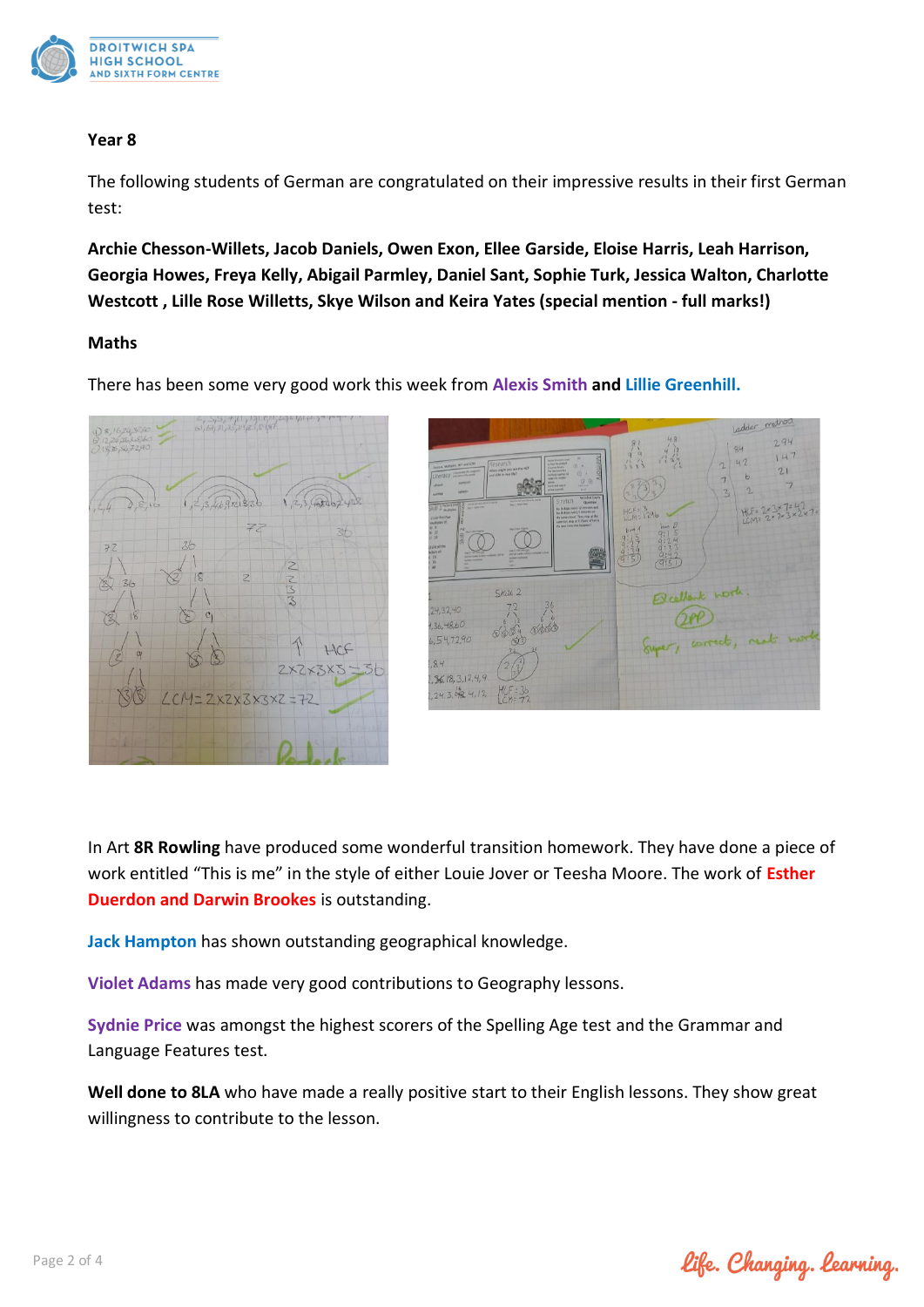



# Nature lovers must go places in Germany

#### If you are a nature lover this leaflet is for you. Hamburg Wadden Sea National Park

What not to love about this beautiful national park that gives you a ride to a fascinating coastal landscape! Hamburg Wadden Sea National Park is located in the northern side of Germany, surrounding a small group of islands on the North Sea coast off Cuxhaven. It covers a vast twelve hundred hectares of coastal mudflats. There are guided excursions, horse-drawn carriage rides and

Activities: Birdwatching, wildlife photography, and hiking

#### **Bavarian Forest National Park**

cruises from Cuxhaven to Neuwerk

Bavaria is a free state in the south-eastern part of Bavaria is a free state in the south-eastern part of<br>Germany and home to Germany's first ever national<br>park. The national park was founded in the year<br>1970 and it has now expanded up to 243 square<br>kliometres since 1997. Th

Activities: Cross country skiing, hiking, bicycling etc

#### **Jasmund National Park**

Located in Mecklenburg-Western Pomerania, the Located in metchemotive western Fourthand Ray<br>beech forests dating back over 700 years. The park<br>beech forests dating back over 700 years. The park<br>reaches up to 117 meters in height and you can<br>explore the vicinity of thi explore the name, or by riding a bike. The most<br>extravagant feature of this national park is the Königsstuhl Chalk Cliffs.

Activities: Hiking, trekking, nature photography etc







**Interesting German** Transition work by Haruka Misawa